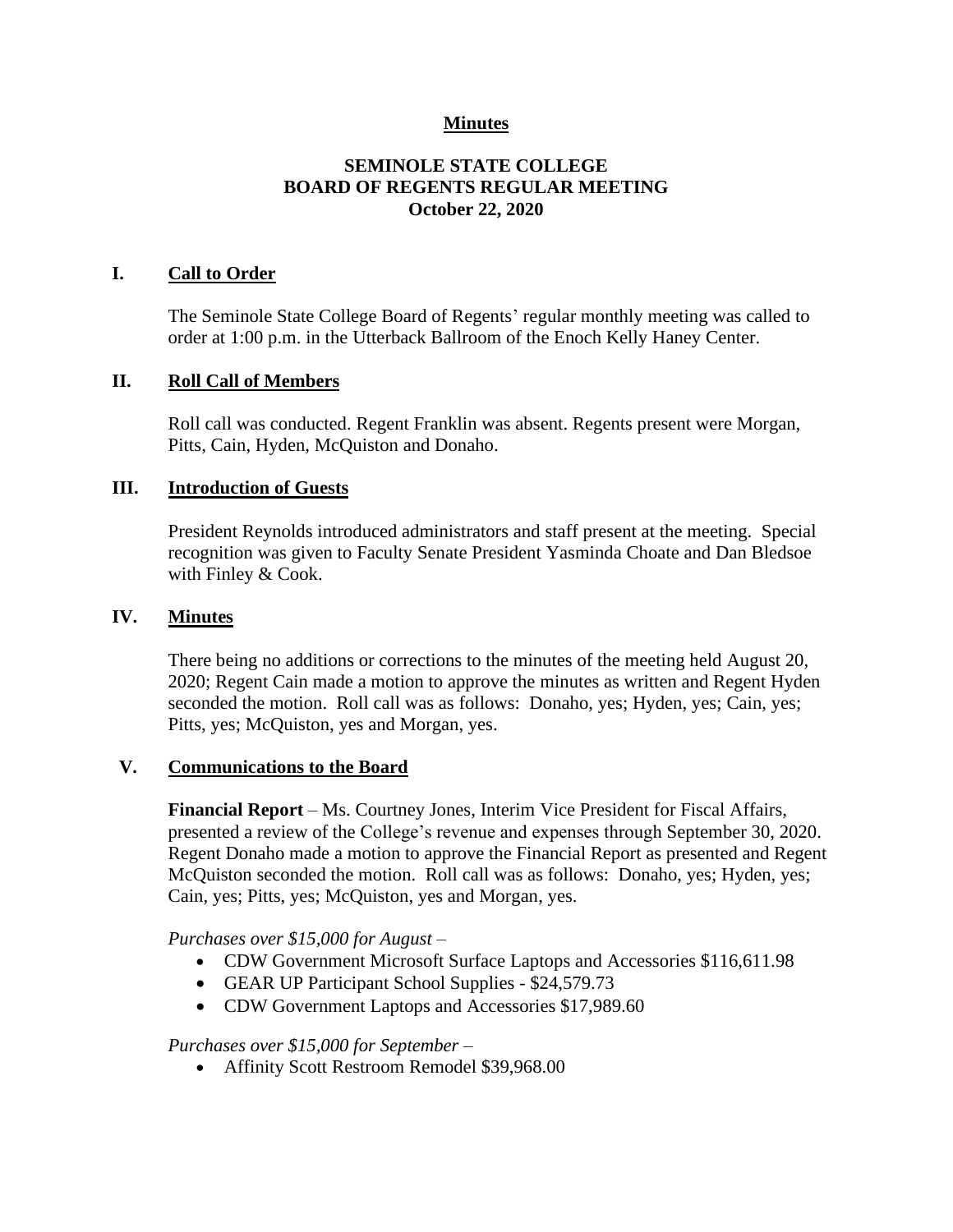Minutes SSC Board of Regents Regular Meeting October 22, 2020 Page 2

## **VI. Hearing of Delegations**

None

## **VII. President's Report**

President Reynolds discussed items under the President's Report and the Business portion of the agenda by utilizing a PowerPoint presentation. (See enclosed copy of the PowerPoint presentation)

*Personnel Update* – President Reynolds informed the Regents that Katie White has been hired as the Upward Bound 1 Coordinator, Ed Lemmings has been hired as the Director of Physical Plant and Campus Safety and Tim Curry has been hired as a Campus Police Officer. Letters of resignation have been received from Steven Little, Marketing & Web Coordinator and Melissa Marshall, Business Services Director. A letter of intent to retire has been received from Susan Walker, Assistant Professor of Life Sciences.

*COVID-19 Response Update* – President Reynolds updated the Board on COVID response activities. These updates included information about the SSC COVID Officer, weekly COVID reports, campus facility rentals and fall scrimmages.

*Update on ESP* – President Reynolds updated the Board on the proposed Energy Savings Proposal, saying the College has decided to handle the recommendations for energy saving measures and addressing deferred maintenance issues in-house.

*Campus Activities* – President Reynolds told the Board members about several recent and upcoming campus activities. These were:

- Outdoor Pictionary and Funny Mask events for students
- Free Flu Shots
- Free Yoga for students, faculty, and staff
- General Botany Fall Planter Competition
- NASNTI Art Exhibit
- Fall Employee Mental Health Challenge
- PLC Activities: St. Crispin's Ropes Course, Political Engagement Event, Voter Registration Event, Financial Literacy Event
- Softball team coming to the aid of a student involved in auto accident
- Seminole Chamber of Commerce recognition of Sherry Dykes as Staff Member of the Month and Yasminda Choate as Faculty Member of the Month
- A virtual PTK Induction on October 20<sup>th</sup>
- Update on Fall enrollment
- The SSC Educational Foundation held their annual Golf Tournament on September  $11<sup>th</sup>$
- New SSC Educational Foundation Trustees: Darren Frederick, Rhonda McKee, Haley Coates and Jason Smalley